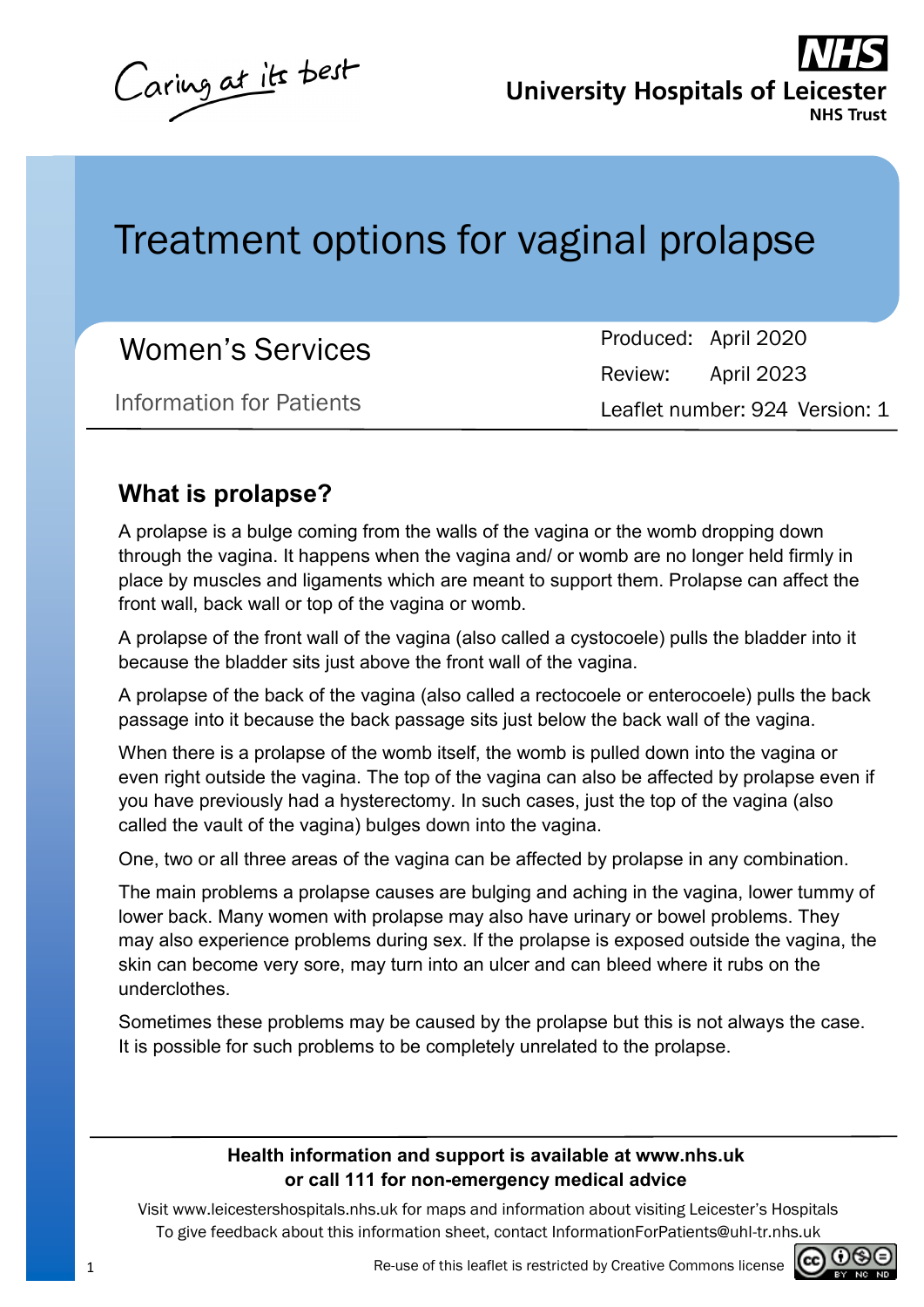#### **Treatment options for prolapse other than surgery**

**Doing nothing** is an option if a prolapse is not causing any problems. However, a prolapse can start to cause problems in time. If it does, your GP can refer you back again to see us for treatment.

**Pelvic floor exercises** strengthen the muscles that support the vagina. They may not get rid of the prolapse but may make you feel more comfortable. Pelvic floor exercises can be supervised by a nurse or physiotherapist in our department. Pelvic floor exercises must be continued long-term or the symptoms will come back again.

**Vaginal pessaries** are plastic devices that are inserted into the vagina and help support the prolapse. They need to be changed every 4 to 9 months depending on the type of pessary. Pessaries may interfere with sex, cause a discharge and can occasionally cause bleeding.

# **Surgery for prolapse**

If you wish to have more children you will usually be advised to delay surgery until your family is complete. The treatments above are more suitable for you until then.

It is common to have a combination of operations to deal with all the affected areas. They are all carried out through the vagina.

The most accurate examination for prolapse is when you are asleep during your operation. Other areas of prolapse, not previously seen in clinic, may be found at this time. Because of this, when planning your operation we may need to ask for your consent for various alternative operations in order to deal with all the areas of prolapse.

#### **Common operations for vaginal prolapse are:**

#### **1. Pelvic floor repair**

This involves a front and/ or back vaginal wall repair. These operations do not involve using mesh.

A front wall repair is also called an anterior vaginal wall repair. This involves making a cut along the front wall of the vagina, separating the bladder from the vagina and inserting supporting stitches to hold the prolapse back.

A back wall repair is also called a posterior vaginal wall repair. This involves making a cut along the back wall of the vagina, separating the back passage from the vagina and inserting supporting stitches to hold the prolapse back.

#### **2. Vaginal hysterectomy**

If you still have a womb, you may need to have a vaginal hysterectomy if it is coming too far down into the vagina. At the time of a vaginal hysterectomy, the neck of the womb (cervix) is also removed, but the tubes and ovaries are not usually removed.

#### **3. Sacrospinous fixation**

Sometimes you may also need an operation called a sacrospinous fixation. This operation lifts up the top of the vagina and may be needed if you have a large prolapse affecting this area. The top of the vagina is lifted and stitched to tough tissue (the sacrospinous ligament) higher up in the pelvis to hold the top of the vagina up.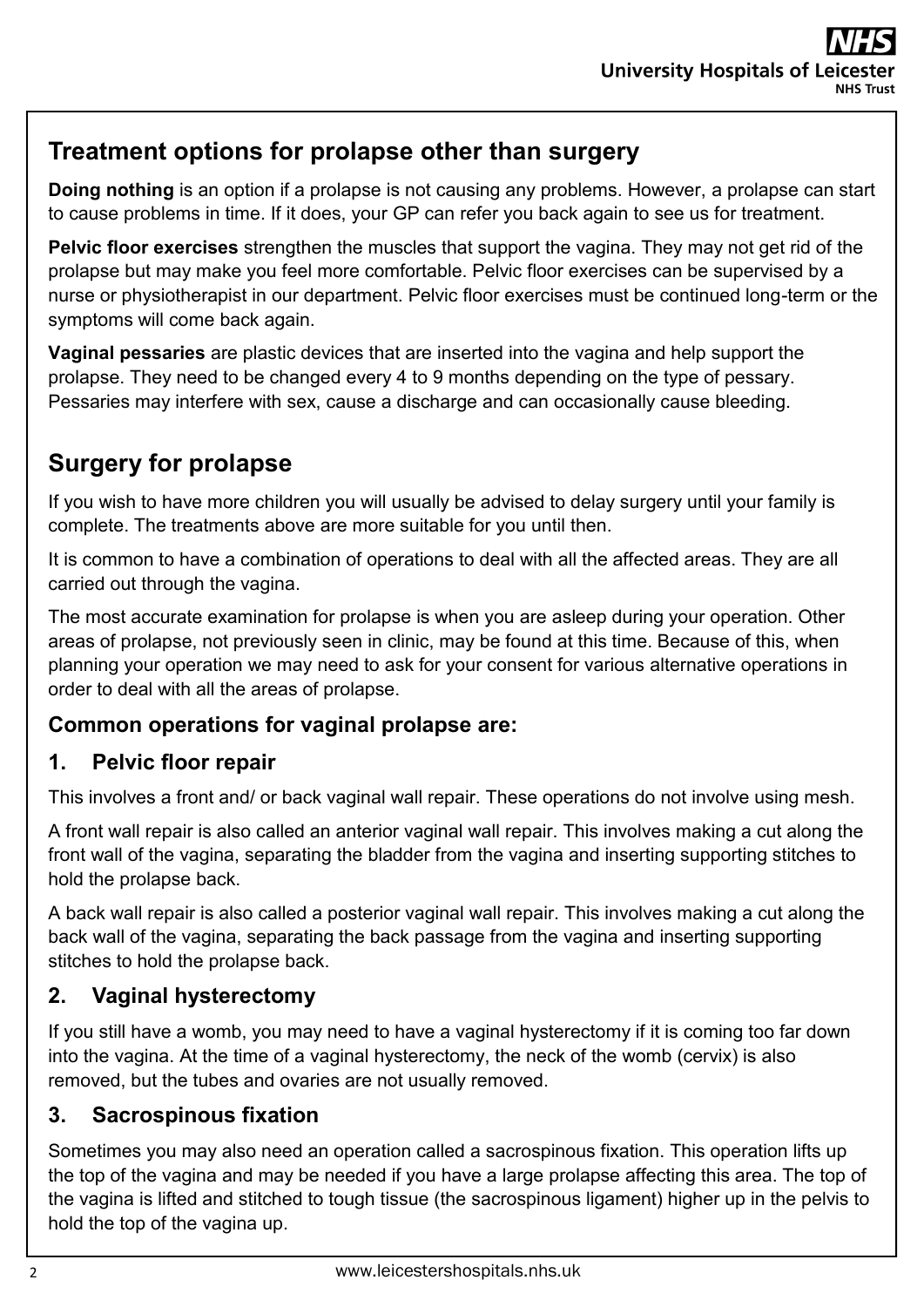### **Risks of surgery**

- **Anaesthetic problems:** These are extremely rare. The risk of a serious problem caused by the anaesthetic is 1 in 10,000; risk of death 1 in 100,000. This will be discussed with you.
- **Heavy bleeding:** There is a risk of bleeding with any operation. Heavy bleeding is uncommon (about 1 to 3 in 100 cases). If you bleed heavily you might need to be given a blood transfusion during or after prolapse surgery. Sometimes there can be bruising of the vagina or vulva.
- **Infection:** There is a risk of infection after any operation. A serious infection is rare. The risk of infection is reduced by routinely giving you antibiotics during your operation. An abscess can occur where the infection is more severe (1 in 3000).
- **Deep vein thrombosis (DVT):** This is a clot in the deep veins of the leg. It can occur in 4 to 5 out of 100 patients. A serious problem occasionally occurs when a clot in the leg travels up to the lungs. The risk of clots is reduced by using special stockings and injections to thin the blood, you will be given more information about this.
- **Damage to other organs nearby:** This can include bowel (5 in 1000), bladder or ureter (the urine tube between the kidney and bladder) (2 in 1000 or more often with repair of the front wall) and blood vessels. These complications are uncommon but can mean it takes longer for you to recover. These injuries are sometimes not found at the time of surgery and you may need to go back to theatre.
- **Your prolapse may come back (recurrence):** Prolapse operations are not 100% successful. About 1 in 5 women have another prolapse during their lifetime. This is because the vaginal tissue can weaken again or a different part of the vagina may prolapse. The prolapse can come back in the same part of the vagina, on the other side or at the top of the vagina.
- **Pain:** General pelvic or vaginal discomfort is common and usually settles with time. It can be managed with regular painkillers. You may have some pain during sex and this may be permanent (1 in 10 women). The sacrospinious fixation operation can occasionally cause pain in the buttock. It settles on its own with time in most cases. Long term pain after major surgery may happen in 2 out of 100 cases.
- **Reduced sensation or pain during sex:** Sometimes the sensation during sex may be less and occasionally the orgasm may be less intense. Some women may also experience pain in the vagina after surgery from scarring or narrowing of the vagina (15 in 100 women).
- **Change in bowel function:** Patients can have difficulty going to the toilet (constipated) after the operation and straining on the toilet should be avoided with the use of laxatives. Often bowel function is better in the longer term.
- **Change in bladder function:** Weeing too often or needing to rush to go to the toilet for a wee (overactive bladder symptoms) may get better after prolapse surgery. Such bladder problems can occasionally start or get worse after the operation, including some leakage of wee (urine) when you cough or sneeze. Overall about 1 in 10 women may experience worsening bladder function. If you experience this, please make us aware so that we can treat you for it.
- **Risk of death** in the first 6 weeks after surgery from all causes is rare (37 women out of every 100,000 women having prolapse surgery).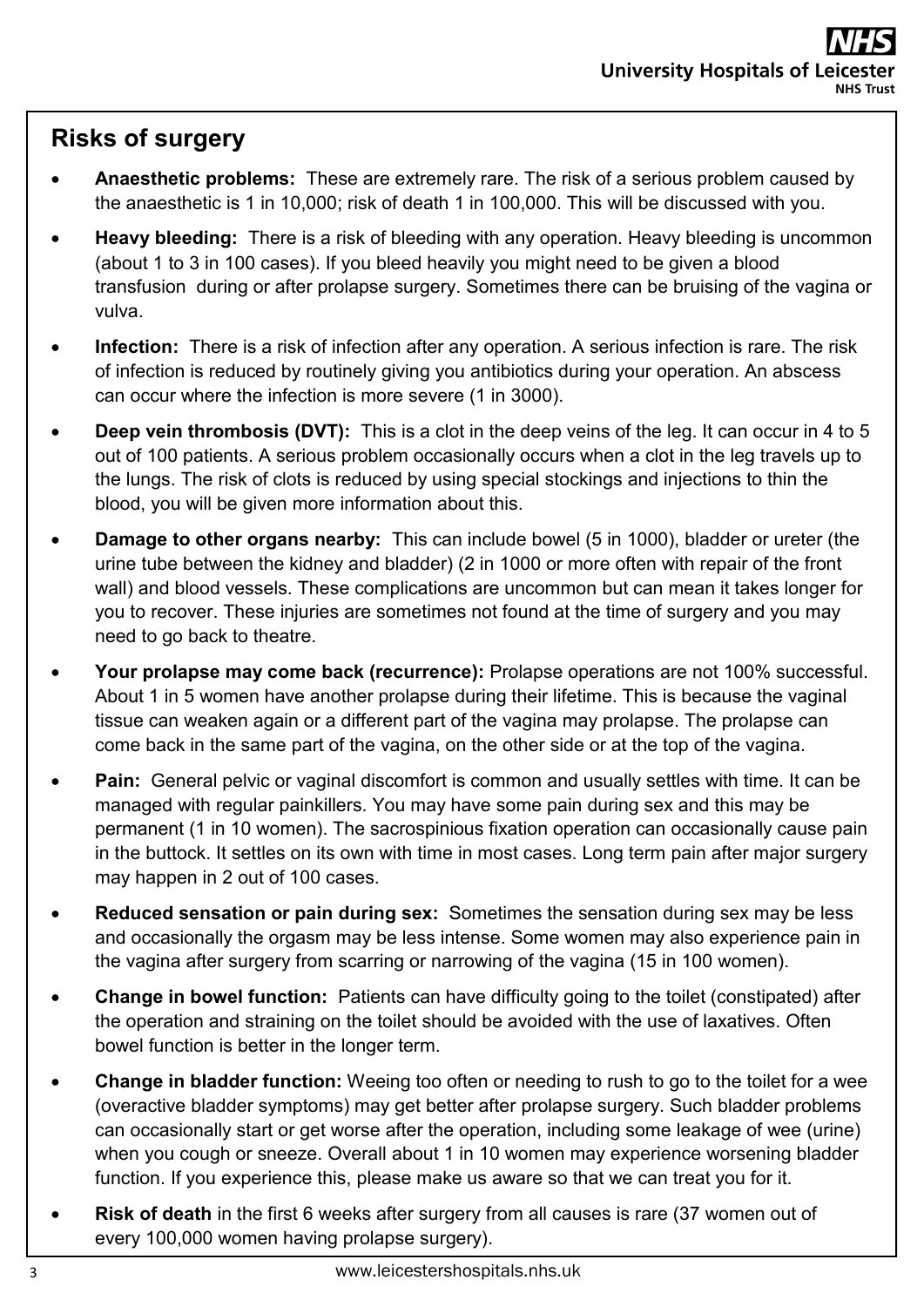### **What do I need to do before the operation?**

It's important to be as fit and healthy as possible. Good health before your operation will help reduce your risk of developing complications and speed up your recovery.

- If you smoke, try to stop smoking. [https://www.nhs.uk/live](https://www.nhs.uk/live-well/quit-smoking/10-self-help-tips-to-stop-smoking/)-well/quit-smoking/10-self-help-tips-to-stop-smoking/
- Eat a healthy, balanced diet and try to lose weight if you are overweight.
- Exercise regularly.
- You may be asked to use vaginal oestrogens (cream or pessaries) for at least 2 weeks before the operation to improve the strength of the tissues for better healing.

You will need to have a pre-assessment appointment in the weeks before your operation. This will involve having some blood tests and a general health check to make sure that you are fit for surgery. You can also discuss any concerns that you have and to ask questions.

#### **If you do not attend this appointment, your operation will be cancelled and you will be discharged back to the GP.**

#### **What happens during a vaginal hysterectomy?**

Once you are fully asleep, a catheter (tube) will be inserted into the bladder to drain wee (urine) away and you will be examined. The cut in the vagina will run along the top of the vagina and around the cervix (neck of the womb) for a vaginal hysterectomy. The blood vessels and ligaments to the womb are cut and tied off releasing the womb from the tubes and ovaries. The tubes and ovaries are not usually removed during a vaginal hysterectomy. The womb is then removed from below and sent for routine tests. The top of the vagina is sewn together with dissolvable stitches. A pack (long strip of gauze) is often placed in the vagina like a big tampon. This helps to reduce bleeding and will usually be removed along with the catheter the next day by the nurses. Once the operation is finished you will wake up in the recovery area where you will stay for about 1 hour before being transferred to the ward.

### **What happens during a vaginal repair?**

Once you are fully asleep, a catheter (tube) will be inserted into the bladder to drain urine away and you will be examined. The cut in the vagina will run down the front or back of the vagina for a repair. The prolapsed bowel or bladder is pushed back into its correct position. Any tears in the deeper vaginal tissues where the bulge of the prolapse is, may be repaired before inserting strengthening stitches into the vagina to support the prolapsed bowel or bladder. The vagina is then closed up again with dissolvable stitches. Meshes are not used. A pack (long strip of gauze) is often placed in the vagina like a big tampon. This helps to reduce bleeding and will usually be removed along with the catheter the next day by the nurses. Once the operation is finished you will wake up in the recovery area where you will stay for about 1 hour before being transferred to the ward.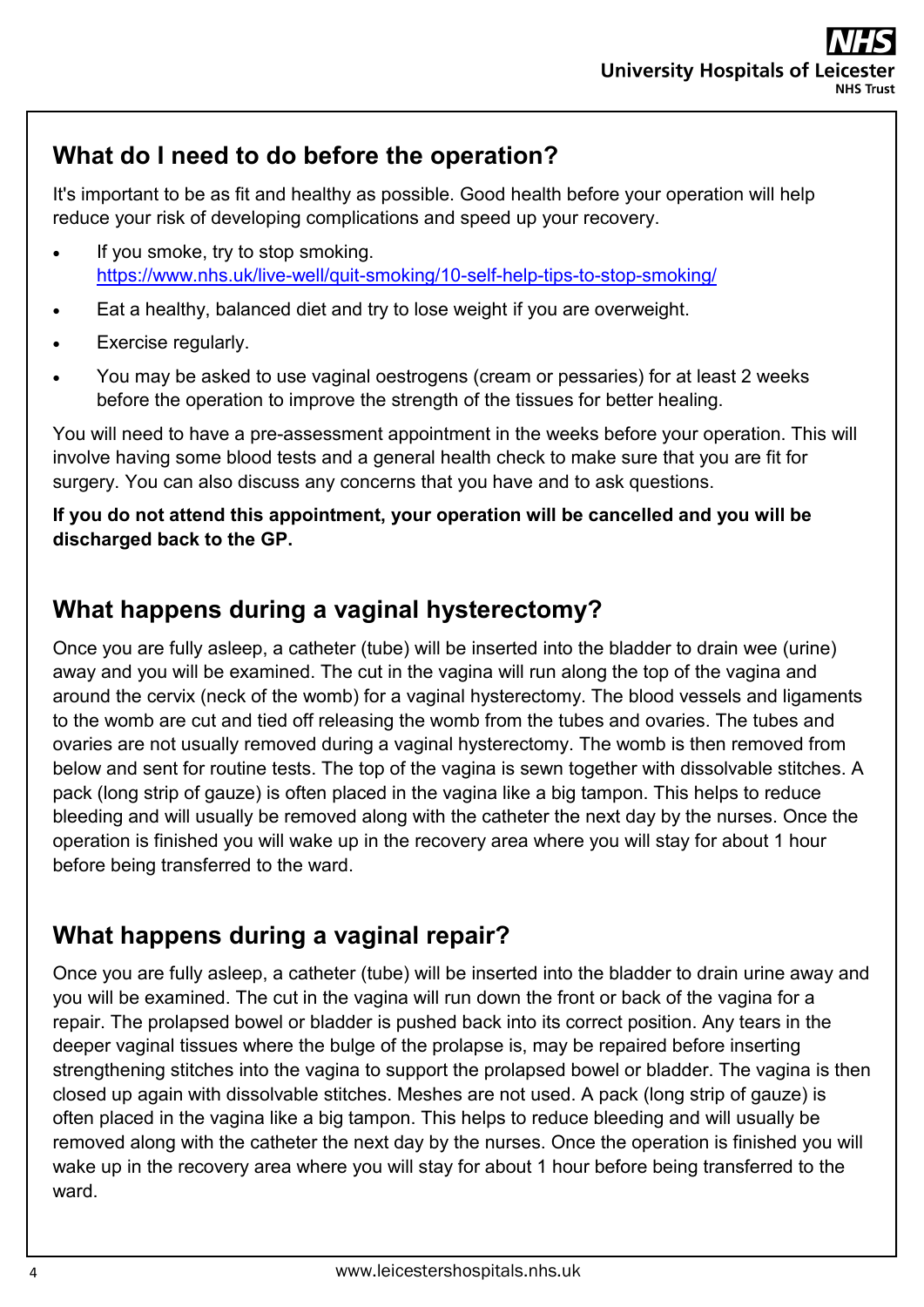### **After the operation - in hospital**

After having a vaginal hysterectomy or repair, you may wake up feeling tired and in some pain. This is normal after this type of surgery.

You will be given painkillers to help reduce any pain and discomfort and anti-sickness medicines. You will have a drip in your arm, a catheter in the bladder and usually a pack in the vagina. These tubes will usually stay in place for 1 day or occasionally 2 days. After the pack and catheter have been removed you should be able to pass urine normally, although it may be a little slow at first. Occasionally, due to swelling around the bladder neck, the catheter may need to be replaced until the swelling has settled. Sometimes this can take a week or so but you will not need to stay in the hospital for that time.

You will be given injections to keep your blood thin and reduce the risk of blood clots. You normally have them once a day until you go home.

The day after your operation, you will be encouraged to take a short walk. This helps your blood to flow normally, reducing the risk of complications developing, such as blood clots in your legs (deep vein thrombosis).

A physiotherapist may show you how to do some exercises to help your mobility. They may also show you some pelvic floor muscle exercises to help with your recovery.

### **Your recovery time**

The length of time it will take before you are well enough to leave hospital will depend on your age and your general level of health and the support that you have at home. It will usually be between 1 to 2 days before you are discharged.

If you live by yourself, you may be able to get help from your local NHS authority while you are recovering from your operation. Your GP/ hospital staff should be able to advise you further about this.

#### **After the operation - at home**

You are likely to feel tired and may need to rest in the daytime from time to time for a month or more. This will gradually improve.

Moving about is very important as using your leg muscles will reduce the risk of clots in the back of the legs (DVT), which can be very dangerous.

It is important to avoid putting pressure on the repair particularly in the first few weeks after surgery, so avoid any heavy lifting. You may need to take laxative medication to make sure your poo is soft and easy to pass. You may find it comfortable to hold your tummy to provide support the first few times you go to the toilet. The deep stitches dissolve during the first 3 months and the body will gradually lay down strong scar tissue over the next few months.

Your pelvic floor muscles lie across the base of your pelvis. They work to keep your pelvic organs in the correct position, tightly close your bladder and bowel and improve sexual satisfaction.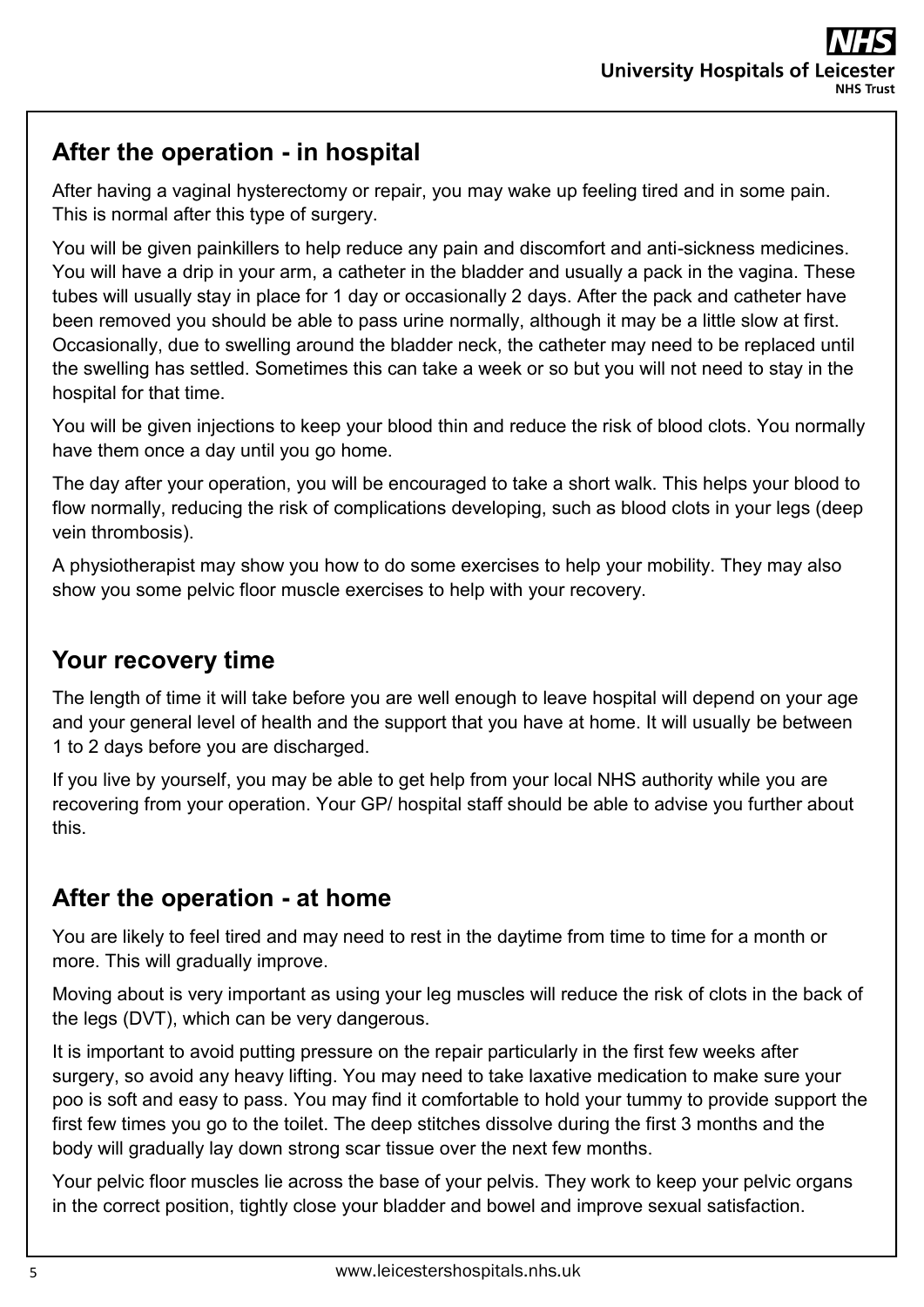It is important for you to get these muscles working properly after your operation, even though you have stitches. Start with what is comfortable and then gradually increase, aiming for 10 long squeezes, up to 10 seconds each, followed by 10 short squeezes. You should do pelvic floor muscle exercise at least 3 times a day. Make these exercises part of your daily routine for the rest of your life.

Do not use tampons or have sex for 6 weeks as this could increase the risk of vaginal infection.

# **Things to tell your doctor**

While most women recover well after a vaginal hysterectomy or repair, complications can happen; as with any operation. You should seek medical advice from your GP, the hospital where you had your operation, or call 111 if you experience any of the following:

- **Burning and stinging when you wee or needing to wee too often:** This may be due to a urine infection which is usually treated with a course of antibiotics.
- **Heavy, fresh or smelly vaginal bleeding or bleeding which starts up again:** You may also be feeling unwell and have a temperature (fever). These symptoms may be because of an infection or a small collection of blood in the wall of the vagina after repair or at the top of the vagina, called a vault haematoma after hysterectomy. Treatment is usually with a course of antibiotics. Occasionally you may need to be admitted to hospital for the antibiotics to be given through your vein. Rarely, you may need to go back to theatre to have this drained.
- **Increasing tummy pain with a temperature (fever), not wanting to eat and being sick (vomiting):** This may be because of damage to your bowel or bladder, in which case you will need to be re-admitted to hospital for urgent investigations. You may need another operation.
- **A painful, red, swollen, hot leg** or difficulty bearing weight on one of your legs may be caused by a deep vein thrombosis (DVT). If you have **shortness of breath, chest pain or cough up blood**, it could be a sign that a blood clot has travelled to the lungs (pulmonary embolus). If you have these symptoms, you should seek medical help immediately - call 999 or go to the Emergency Department.

### **Getting back to normal**

**Returning to work**: How long it will take for you to return to work will depend on how you feel and what sort of work you do. If your job does not involve manual work or heavy lifting, it may be possible to return after 4 to 8 weeks.

**Driving:** Don't drive until you're comfortable wearing a seatbelt and can safely perform an emergency stop. This can be anything from between 3 and 8 weeks after your operation. You may want to check with your GP that you are fit to drive before you start. Some car insurance companies require a certificate from a GP stating that you are fit to drive. Check this with your car insurance company.

**Exercise and lifting:** After your operation the hospital where you were treated should give you information and advice about suitable forms of exercise while you recover.